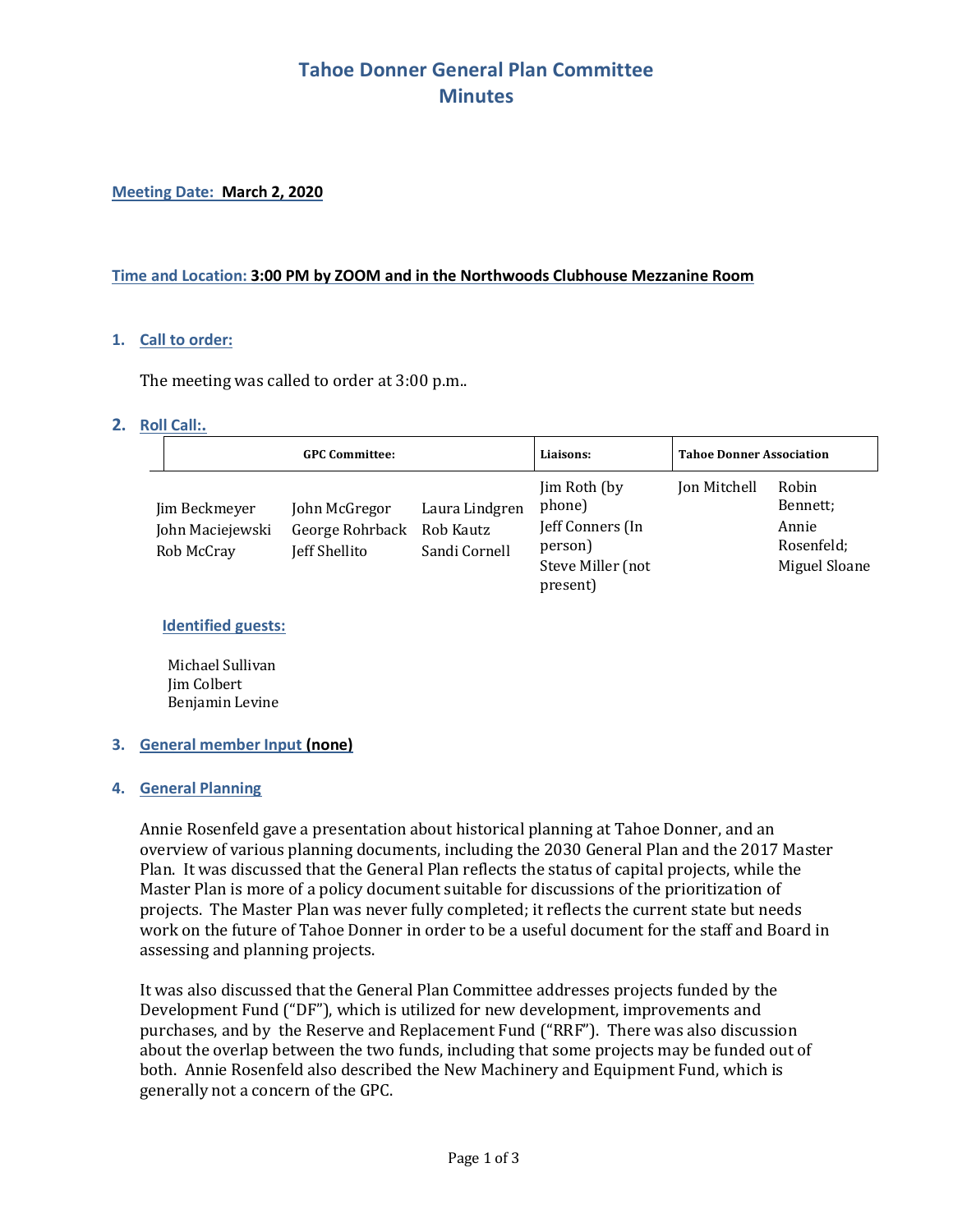# **Tahoe Donner General Plan Committee Minutes**

Jon Mitchell presented a Capital Projects Update, reflecting the status of 2020 projects approved and in progress. 

Following the presentations, members of the GPC asked follow-up questions and the group discussed how the committee could best assist in the planning process. It was discussed that GPC input on project prioritization based on available funding and member input would be helpful to staff in completing the Master Plan, and that this should be coordinated with the Finance Committee. It was also discussed that input early in the budget cycle would be the best practice in planning for the coming year.

There was also discussion of a member survey under development to help ascertain member views on projects and prioritization, and that staff would look to the GPC for input in this area.

The group briefly addressed the Prioritization List and associated issues, including the view of some that projects that are not going forward should be removed from the list to avoid confusion, and that a revamp of the list to make it more useful and informative is in order.

## **5. Downhill Ski Lodge Planning**

Jon Mitchell gave an overview of the status of the implementation of the Board's directive regarding replacement of the Downhill Ski Lodge ("DHS"). This included an overview of the methodology being followed by staff and the subcommittee for determining the appropriate lodge size and configuration, and the retention of a consulting firm to assess the data and assist in providing information for a Board decision in the next two months. 

The group then asked questions and discussed various parameters in the methodology, including the concept of Comfortable Carrying Capacity ("CCC") and the norm in the ski industry regarding the acceptable number of days (15 to 20%) that a ski resort exceeds the CCC. The group also discussed funding sources for the DHS from the DF and RRF, and the potential for impact on other projects and the overall budget depending on the cost. 

One of the issues to be addressed is the methodology to be recommended to the Board for its decision, including the factors to go into that decision. The GPC members will think about this issue and discuss it further at the next meeting for providing potential input. 

# **6. Finance Committee Liaison report (none)**

# FUTURE ISSUES TO BE ADDRESSED:

Assistance in formation of an updated Master Plan

Methodology for the Board decision on the DHS

## **Updated list of Potential Capital Projects:**

.

The Sort Team project list is at: TahoeDonner.com/Members/CapitalProjects/PotentialProjects.